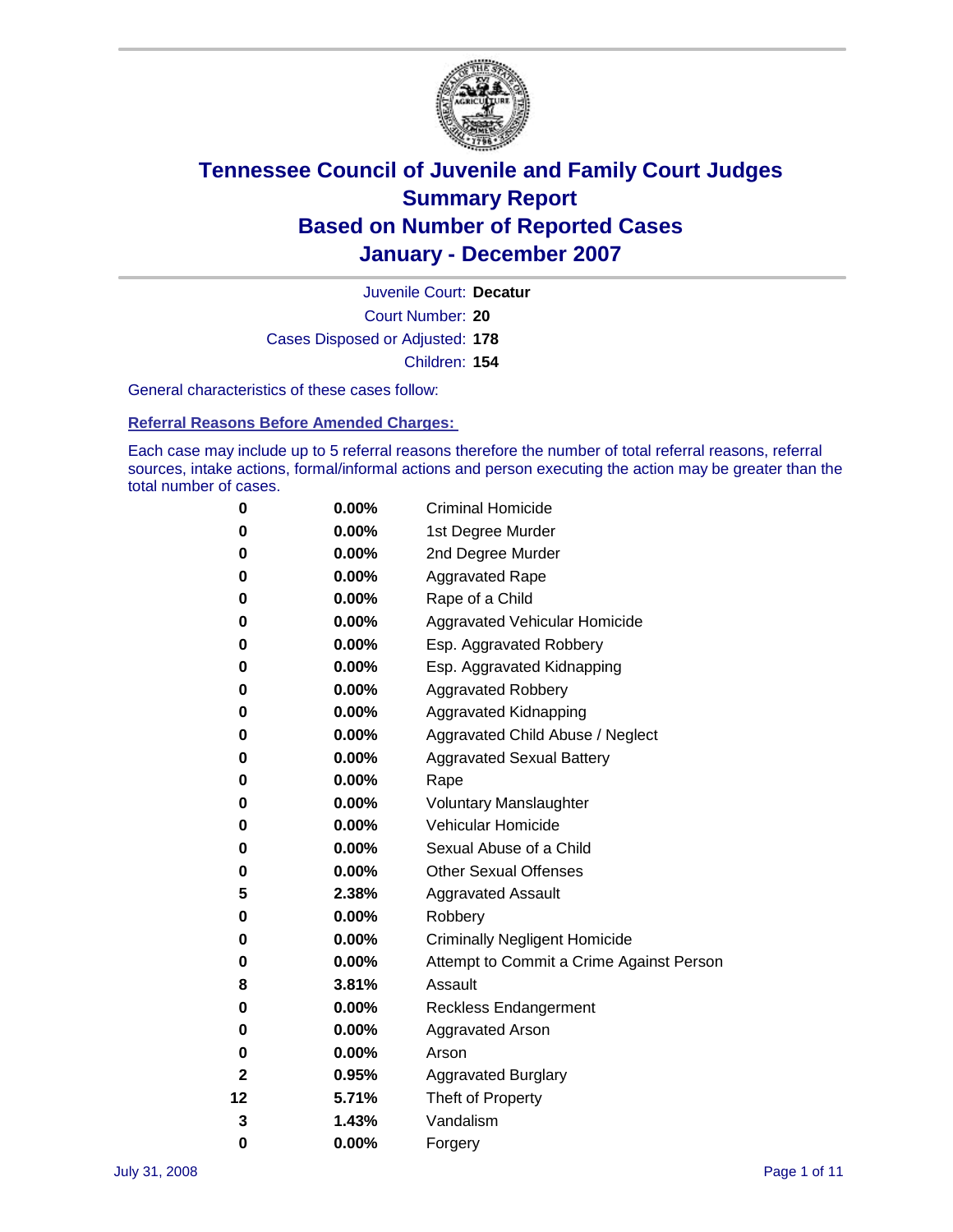

Court Number: **20** Juvenile Court: **Decatur** Cases Disposed or Adjusted: **178** Children: **154**

#### **Referral Reasons Before Amended Charges:**

Each case may include up to 5 referral reasons therefore the number of total referral reasons, referral sources, intake actions, formal/informal actions and person executing the action may be greater than the total number of cases.

| 0            | 0.00%  | <b>Worthless Checks</b>                                     |
|--------------|--------|-------------------------------------------------------------|
| 0            | 0.00%  | Illegal Possession / Fraudulent Use of Credit / Debit Cards |
| 3            | 1.43%  | <b>Burglary</b>                                             |
| 0            | 0.00%  | Unauthorized Use of a Vehicle                               |
| 0            | 0.00%  | <b>Cruelty to Animals</b>                                   |
| 0            | 0.00%  | Sale of Controlled Substances                               |
| $\mathbf 2$  | 0.95%  | <b>Other Drug Offenses</b>                                  |
| 10           | 4.76%  | <b>Possession of Controlled Substances</b>                  |
| 0            | 0.00%  | <b>Criminal Attempt</b>                                     |
| 1            | 0.48%  | Carrying Weapons on School Property                         |
| 0            | 0.00%  | Unlawful Carrying / Possession of a Weapon                  |
| 1            | 0.48%  | <b>Evading Arrest</b>                                       |
| 0            | 0.00%  | Escape                                                      |
| 2            | 0.95%  | Driving Under Influence (DUI)                               |
| 9            | 4.29%  | Possession / Consumption of Alcohol                         |
| 0            | 0.00%  | Resisting Stop, Frisk, Halt, Arrest or Search               |
| 0            | 0.00%  | <b>Aggravated Criminal Trespass</b>                         |
| 0            | 0.00%  | Harassment                                                  |
| 0            | 0.00%  | Failure to Appear                                           |
| 2            | 0.95%  | Filing a False Police Report                                |
| 0            | 0.00%  | Criminal Impersonation                                      |
| 6            | 2.86%  | <b>Disorderly Conduct</b>                                   |
| $\mathbf{2}$ | 0.95%  | <b>Criminal Trespass</b>                                    |
| 0            | 0.00%  | <b>Public Intoxication</b>                                  |
| 0            | 0.00%  | Gambling                                                    |
| 64           | 30.48% | Traffic                                                     |
| 0            | 0.00%  | <b>Local Ordinances</b>                                     |
| 1            | 0.48%  | Violation of Wildlife Regulations                           |
| 1            | 0.48%  | Contempt of Court                                           |
| 2            | 0.95%  | Violation of Probation                                      |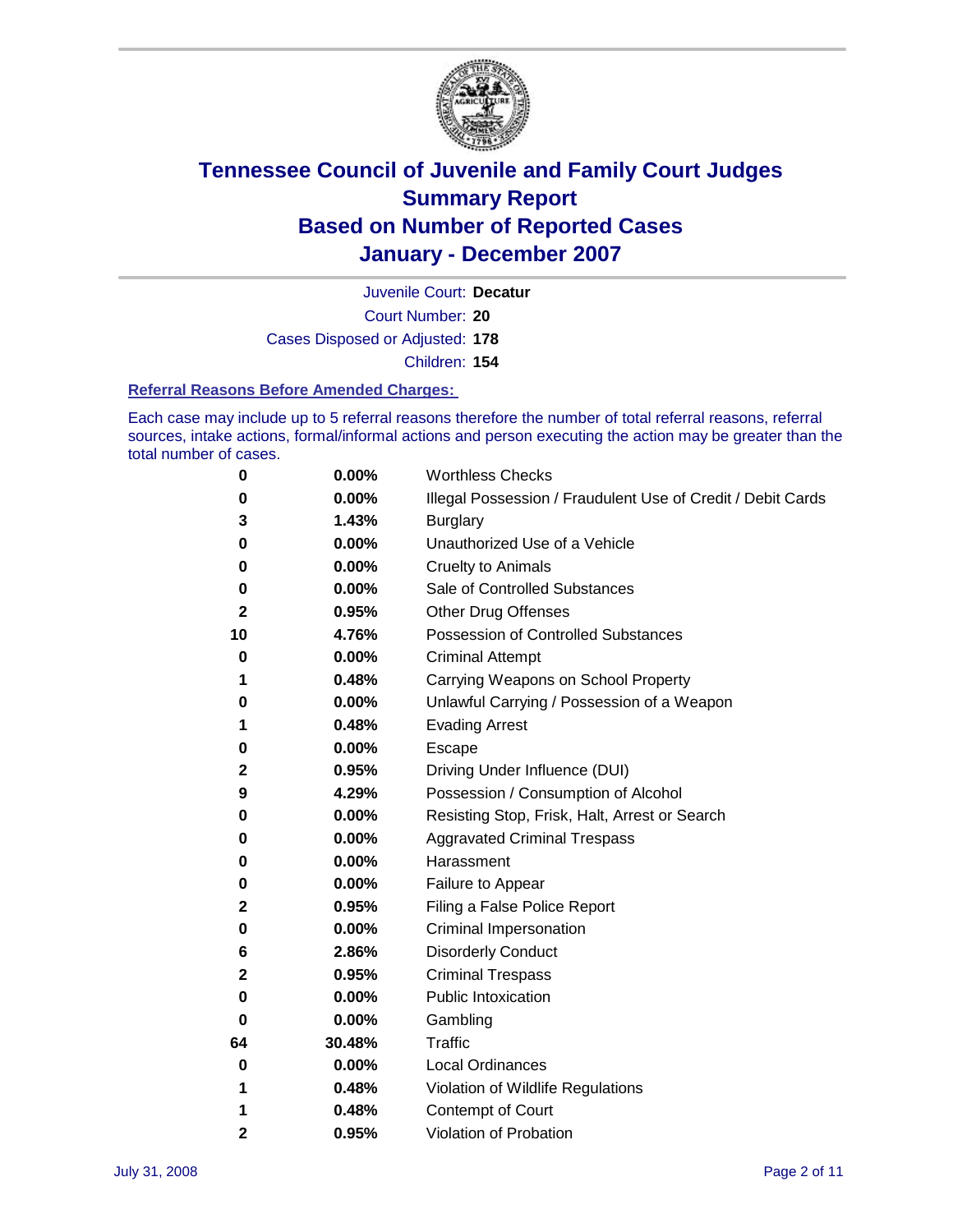

Court Number: **20** Juvenile Court: **Decatur** Cases Disposed or Adjusted: **178** Children: **154**

#### **Referral Reasons Before Amended Charges:**

Each case may include up to 5 referral reasons therefore the number of total referral reasons, referral sources, intake actions, formal/informal actions and person executing the action may be greater than the total number of cases.

| 1            | 0.48%          | Other                                                              |
|--------------|----------------|--------------------------------------------------------------------|
| 0            | 0.00%          | <b>Consent to Marry</b>                                            |
| 0            | 0.00%          | <b>Request for Medical Treatment</b>                               |
| 0            | 0.00%          | Child Support                                                      |
| 3            | 1.43%          | Paternity / Legitimation                                           |
| $\mathbf{2}$ | 0.95%          | Visitation                                                         |
| 13           | 6.19%          | Custody                                                            |
| 0            | 0.00%          | <b>Foster Care Review</b>                                          |
| 0            | 0.00%          | <b>Administrative Review</b>                                       |
| 0            | 0.00%          | <b>Judicial Review</b>                                             |
| 0            | 0.00%          | Violation of Informal Adjustment                                   |
| 0            | 0.00%          | Violation of Pretrial Diversion                                    |
| 0            | 0.00%          | <b>Termination of Parental Rights</b>                              |
| 28           | 13.33%         | Dependency / Neglect                                               |
| 0            | 0.00%          | <b>Physically Abused Child</b>                                     |
| 0            | 0.00%          | <b>Sexually Abused Child</b>                                       |
| $\mathbf{2}$ | 0.95%          | <b>Violation of Curfew</b>                                         |
| 4<br>0       | 1.90%<br>0.00% | Possession of Tobacco Products<br>Violation of a Valid Court Order |
|              | 0.48%          | Out-of-State Runaway                                               |
| 3            | 1.43%          | In-State Runaway                                                   |
| 11           | 5.24%          | Truancy                                                            |
| 5            | 2.38%          | <b>Unruly Behavior</b>                                             |
| 1            | 0.48%          | Violation of Aftercare                                             |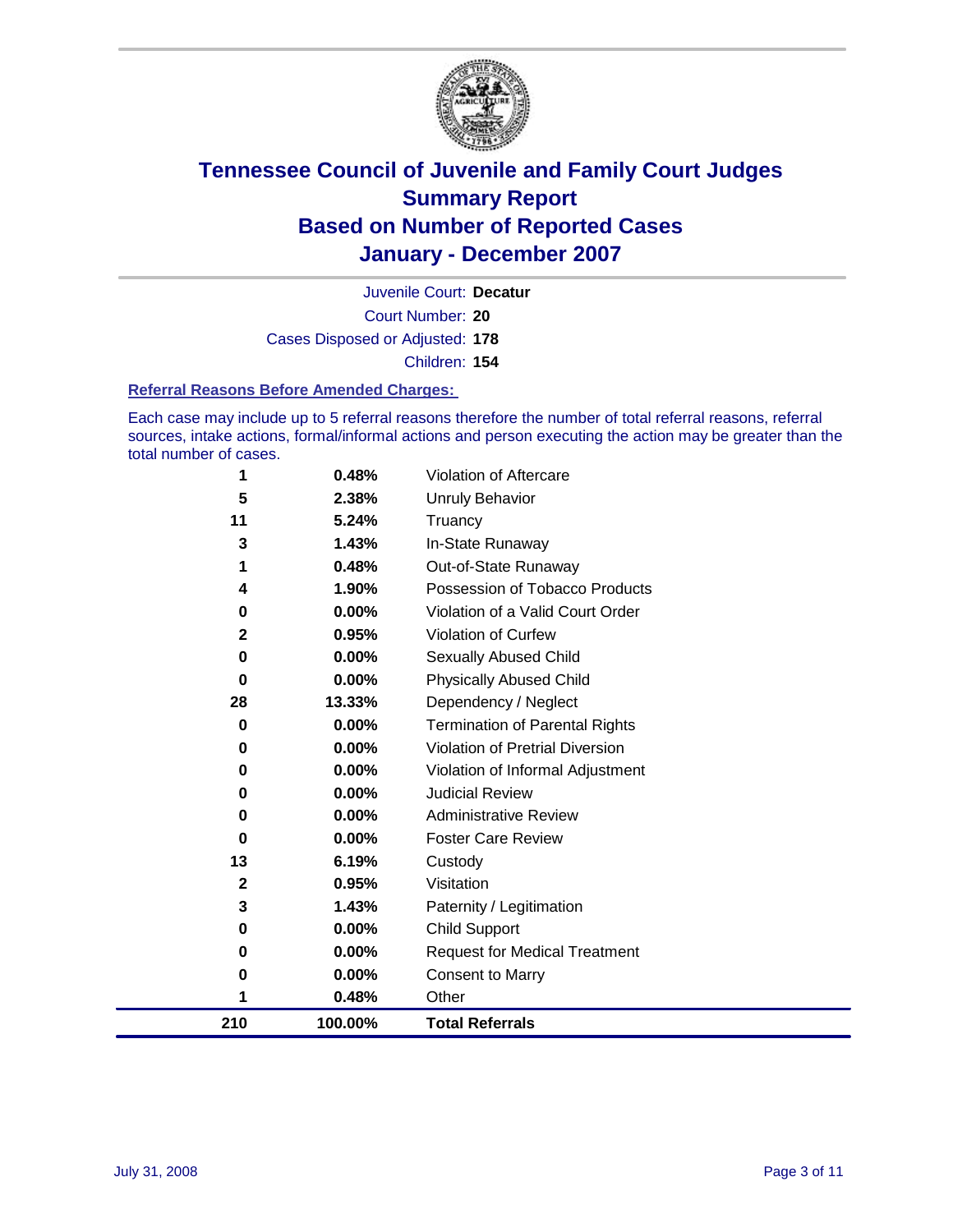

|                                 |          | Juvenile Court: Decatur           |  |  |  |  |
|---------------------------------|----------|-----------------------------------|--|--|--|--|
| Court Number: 20                |          |                                   |  |  |  |  |
| Cases Disposed or Adjusted: 178 |          |                                   |  |  |  |  |
|                                 |          | Children: 154                     |  |  |  |  |
| <b>Referral Sources: 1</b>      |          |                                   |  |  |  |  |
| 134                             | 63.81%   | Law Enforcement                   |  |  |  |  |
| 23                              | 10.95%   | Parents                           |  |  |  |  |
| 9                               | 4.29%    | <b>Relatives</b>                  |  |  |  |  |
| 0                               | $0.00\%$ | Self                              |  |  |  |  |
| $\mathbf{2}$                    | 0.95%    | School                            |  |  |  |  |
| 0                               | $0.00\%$ | <b>CSA</b>                        |  |  |  |  |
| 21                              | 10.00%   | <b>DCS</b>                        |  |  |  |  |
| 1                               | 0.48%    | <b>Other State Department</b>     |  |  |  |  |
| 0                               | $0.00\%$ | <b>District Attorney's Office</b> |  |  |  |  |
| 15                              | 7.14%    | <b>Court Staff</b>                |  |  |  |  |
| 0                               | $0.00\%$ | Social Agency                     |  |  |  |  |
| 2                               | 1 130/   | [Chapter Conert]                  |  |  |  |  |

| 210         | 100.00%  | <b>Total Referral Sources</b> |  |
|-------------|----------|-------------------------------|--|
| $\mathbf 2$ | 0.95%    | Other                         |  |
| 0           | $0.00\%$ | <b>Unknown</b>                |  |
| 0           | $0.00\%$ | Hospital                      |  |
| 0           | $0.00\%$ | Child & Parent                |  |
| 0           | $0.00\%$ | Victim                        |  |
| w           | 1.TJ/0   | UUGI UUUIL                    |  |

#### **Age of Child at Referral: 2**

| 154 | 100.00%       | <b>Total Child Count</b> |  |
|-----|---------------|--------------------------|--|
|     | $0.00\%$<br>0 | Unknown / Not Reported   |  |
|     | 0<br>$0.00\%$ | Ages 19 and Over         |  |
| 48  | 31.17%        | Ages 17 through 18       |  |
| 51  | 33.12%        | Ages 15 through 16       |  |
| 15  | 9.74%         | Ages 13 through 14       |  |
|     | 3.25%<br>5    | Ages 11 through 12       |  |
| 35  | 22.73%        | Ages 10 and Under        |  |
|     |               |                          |  |

<sup>1</sup> If different than number of Referral Reasons (210), verify accuracy of your court's data.

One child could be counted in multiple categories, verify accuracy of your court's data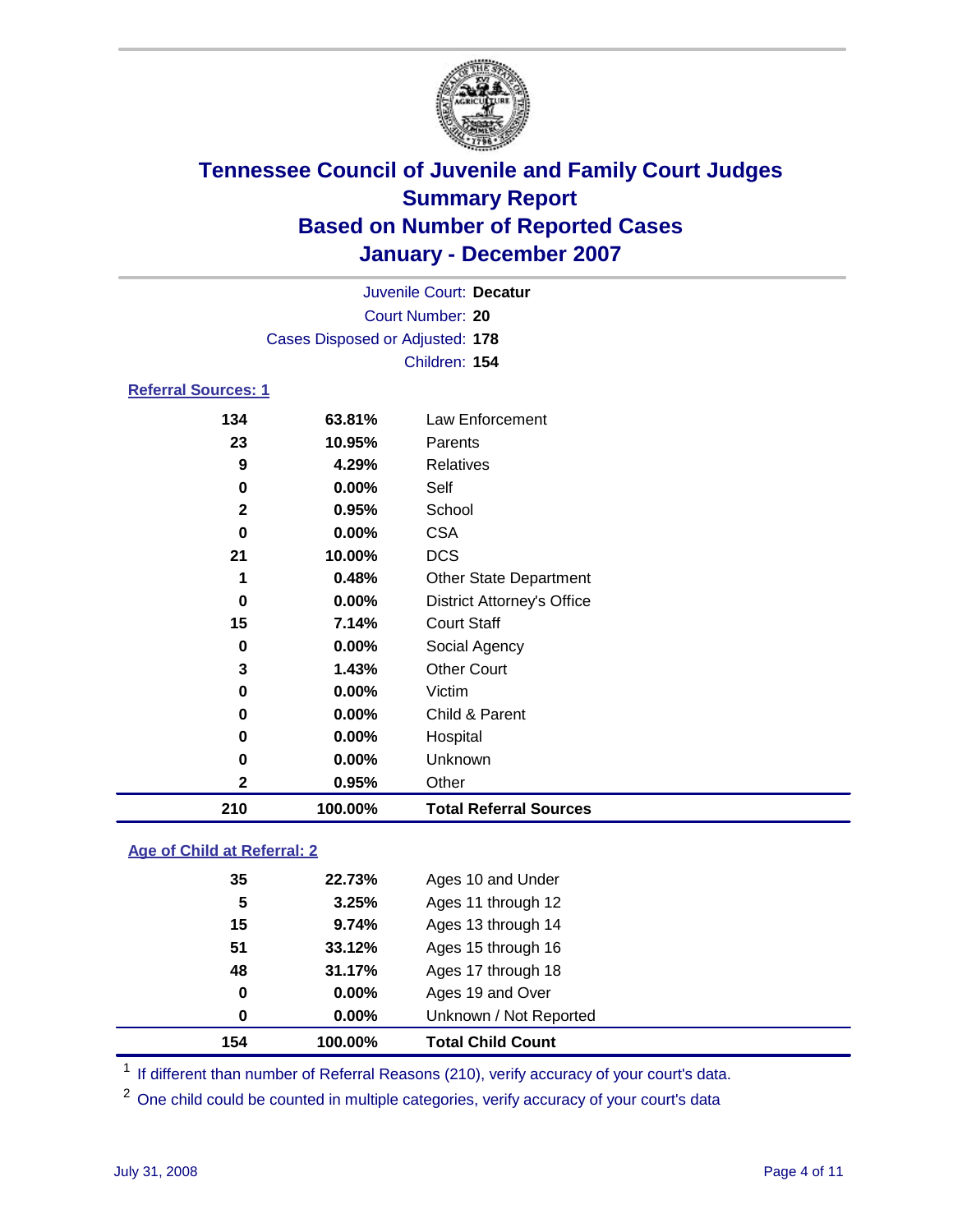

| Juvenile Court: Decatur                 |                                 |                          |  |  |  |
|-----------------------------------------|---------------------------------|--------------------------|--|--|--|
| Court Number: 20                        |                                 |                          |  |  |  |
|                                         | Cases Disposed or Adjusted: 178 |                          |  |  |  |
|                                         |                                 | Children: 154            |  |  |  |
| Sex of Child: 1                         |                                 |                          |  |  |  |
| 104                                     | 67.53%                          | Male                     |  |  |  |
| 50                                      | 32.47%                          | Female                   |  |  |  |
| $\bf{0}$                                | 0.00%                           | Unknown                  |  |  |  |
| 154                                     | 100.00%                         | <b>Total Child Count</b> |  |  |  |
| <b>Race of Child: 1</b>                 |                                 |                          |  |  |  |
| 144                                     | 93.51%                          | White                    |  |  |  |
| 3                                       | 1.95%                           | African American         |  |  |  |
| 0                                       | 0.00%                           | Native American          |  |  |  |
| 0                                       | 0.00%                           | Asian                    |  |  |  |
| $\overline{7}$                          | 4.55%                           | Mixed                    |  |  |  |
| $\mathbf 0$                             | 0.00%                           | Unknown                  |  |  |  |
| 154                                     | 100.00%                         | <b>Total Child Count</b> |  |  |  |
| <b>Hispanic Origin: 1</b>               |                                 |                          |  |  |  |
| $\overline{7}$                          | 4.55%                           | Yes                      |  |  |  |
| 146                                     | 94.81%                          | <b>No</b>                |  |  |  |
| 1                                       | 0.65%                           | Unknown                  |  |  |  |
| 154                                     | 100.00%                         | <b>Total Child Count</b> |  |  |  |
| <b>School Enrollment of Children: 1</b> |                                 |                          |  |  |  |
| 97                                      | 62.99%                          | Yes                      |  |  |  |
| 21                                      | 13.64%                          | No                       |  |  |  |
| 36                                      | 23.38%                          | Unknown                  |  |  |  |
| 154                                     | 100.00%                         | <b>Total Child Count</b> |  |  |  |

One child could be counted in multiple categories, verify accuracy of your court's data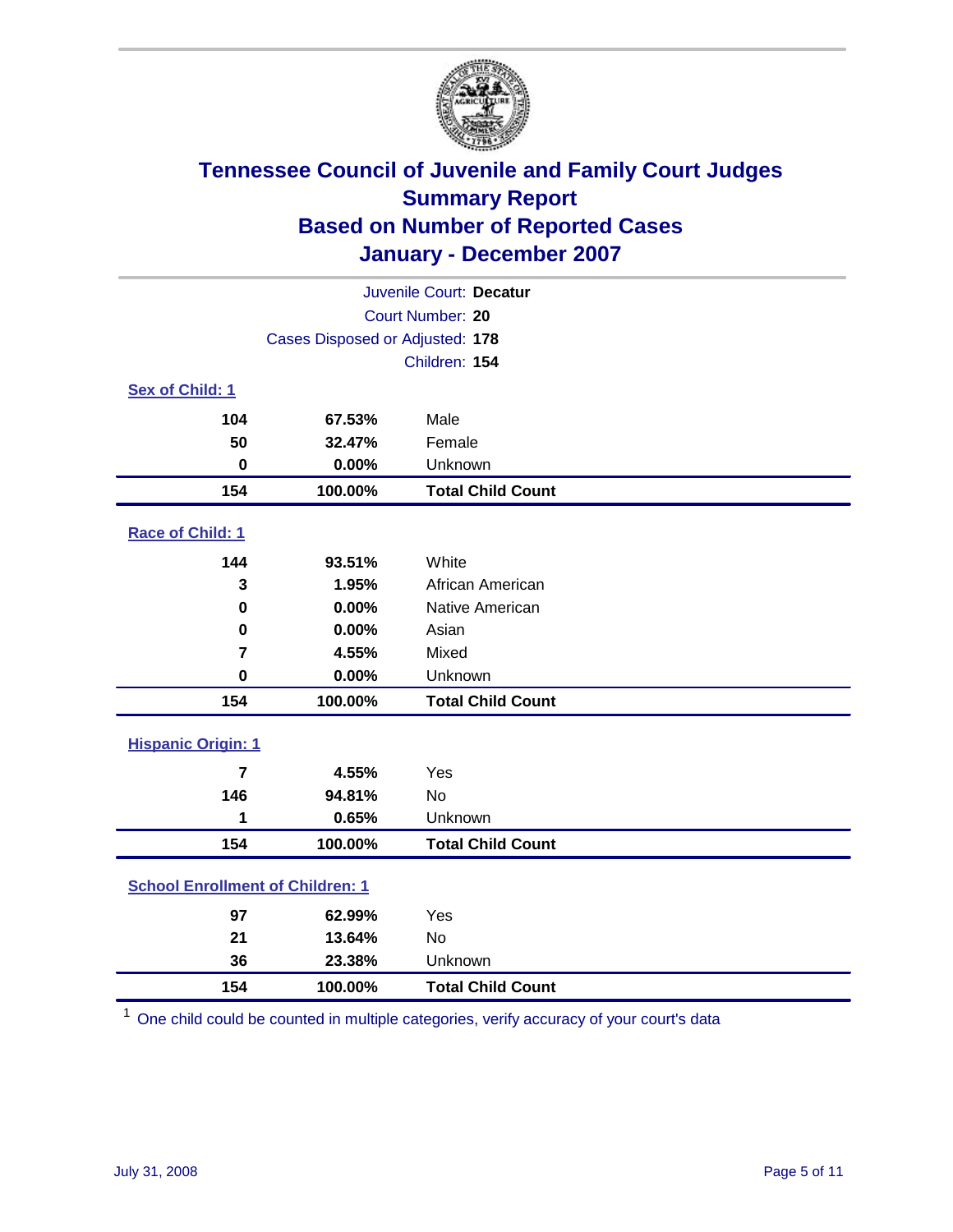

Court Number: **20** Juvenile Court: **Decatur** Cases Disposed or Adjusted: **178** Children: **154**

#### **Living Arrangement of Child at Time of Referral: 1**

| 154 | 100.00%  | <b>Total Child Count</b>     |
|-----|----------|------------------------------|
| 1   | 0.65%    | Other                        |
| 24  | 15.58%   | Unknown                      |
| 0   | $0.00\%$ | Independent                  |
| 0   | $0.00\%$ | In an Institution            |
| 0   | $0.00\%$ | In a Residential Center      |
| 0   | $0.00\%$ | In a Group Home              |
| 0   | $0.00\%$ | With Foster Family           |
| 4   | 2.60%    | With Adoptive Parents        |
| 18  | 11.69%   | <b>With Relatives</b>        |
| 11  | 7.14%    | With Father                  |
| 54  | 35.06%   | With Mother                  |
| 12  | 7.79%    | With Mother and Stepfather   |
| 4   | 2.60%    | With Father and Stepmother   |
| 26  | 16.88%   | With Both Biological Parents |
|     |          |                              |

#### **Type of Detention: 2**

| 178          | 100.00%  | <b>Total Detention Count</b> |  |
|--------------|----------|------------------------------|--|
| 1            | 0.56%    | Other                        |  |
| 173          | 97.19%   | Does Not Apply               |  |
| 0            | $0.00\%$ | <b>Unknown</b>               |  |
| $\mathbf{2}$ | 1.12%    | <b>Psychiatric Hospital</b>  |  |
| 0            | $0.00\%$ | Jail - No Separation         |  |
| 0            | $0.00\%$ | Jail - Partial Separation    |  |
| 0            | $0.00\%$ | Jail - Complete Separation   |  |
| $\mathbf{2}$ | 1.12%    | Juvenile Detention Facility  |  |
| 0            | $0.00\%$ | Non-Secure Placement         |  |
|              |          |                              |  |

<sup>1</sup> One child could be counted in multiple categories, verify accuracy of your court's data

<sup>2</sup> If different than number of Cases (178) verify accuracy of your court's data.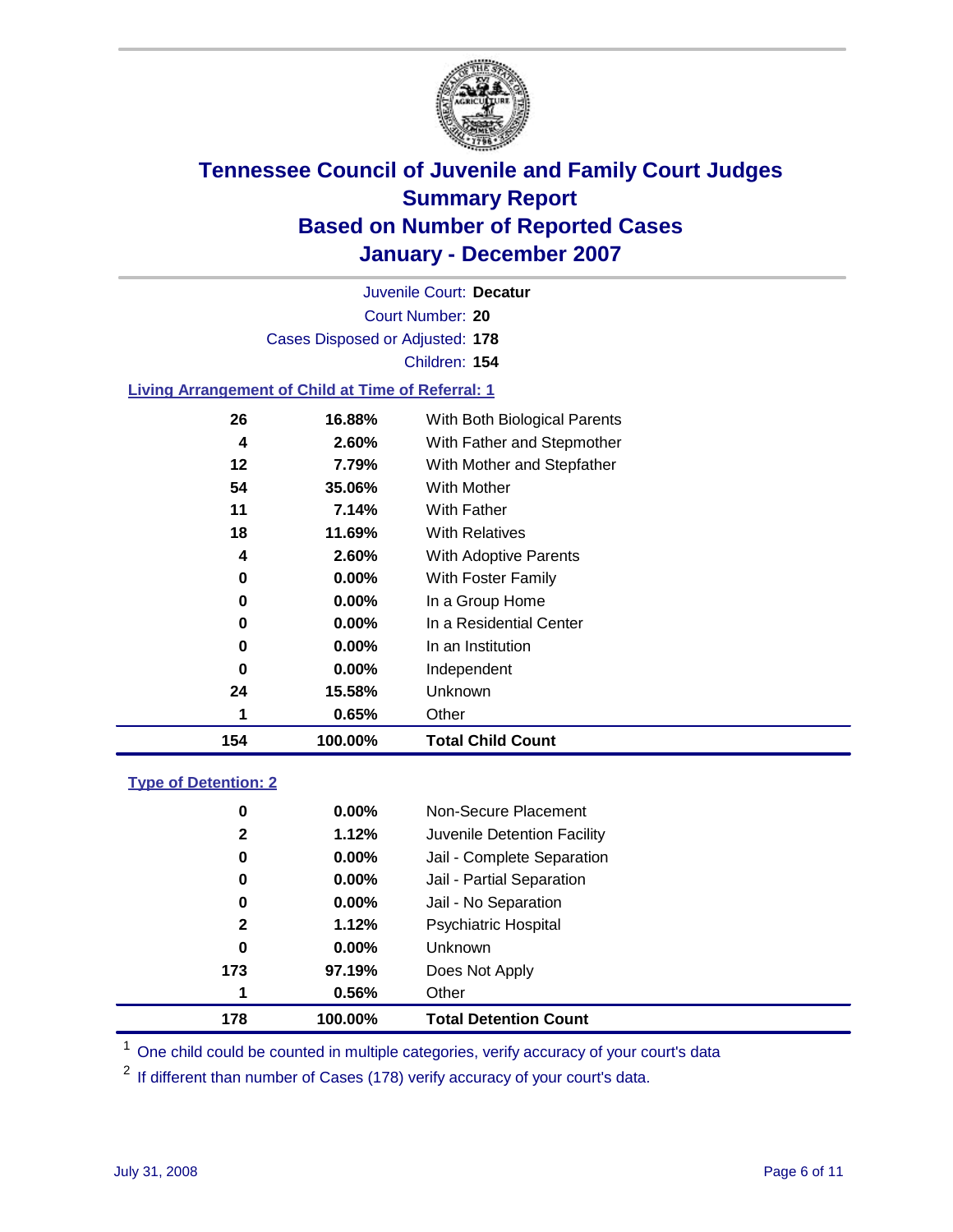

|                                                    | Juvenile Court: Decatur         |                                      |  |  |  |  |
|----------------------------------------------------|---------------------------------|--------------------------------------|--|--|--|--|
| Court Number: 20                                   |                                 |                                      |  |  |  |  |
|                                                    | Cases Disposed or Adjusted: 178 |                                      |  |  |  |  |
|                                                    | Children: 154                   |                                      |  |  |  |  |
| <b>Placement After Secure Detention Hearing: 1</b> |                                 |                                      |  |  |  |  |
| 0                                                  | 0.00%                           | Returned to Prior Living Arrangement |  |  |  |  |
| $\bf{0}$                                           | 0.00%                           | Juvenile Detention Facility          |  |  |  |  |
| 0                                                  | 0.00%                           | Jail                                 |  |  |  |  |
| 0                                                  | 0.00%                           | Shelter / Group Home                 |  |  |  |  |
| 0                                                  | 0.00%                           | <b>Foster Family Home</b>            |  |  |  |  |
| 0                                                  | 0.00%                           | Psychiatric Hospital                 |  |  |  |  |
| 0                                                  | 0.00%                           | Unknown / Not Reported               |  |  |  |  |
| 173                                                | 97.19%                          | Does Not Apply                       |  |  |  |  |
| 5                                                  | 2.81%                           | Other                                |  |  |  |  |
| 178                                                | 100.00%                         | <b>Total Placement Count</b>         |  |  |  |  |
|                                                    |                                 |                                      |  |  |  |  |
| <b>Intake Actions: 2</b>                           |                                 |                                      |  |  |  |  |
| 132                                                | 62.86%                          | <b>Petition Filed</b>                |  |  |  |  |
| $\overline{2}$                                     | 0.95%                           | <b>Motion Filed</b>                  |  |  |  |  |
| 76                                                 | 36.19%                          | <b>Citation Processed</b>            |  |  |  |  |
| 0                                                  | 0.00%                           | Notification of Paternity Processed  |  |  |  |  |
| 0                                                  | 0.00%                           | Scheduling of Judicial Review        |  |  |  |  |
| 0                                                  | 0.00%                           | Scheduling of Administrative Review  |  |  |  |  |
| 0                                                  | 0.00%                           | Scheduling of Foster Care Review     |  |  |  |  |
| $\bf{0}$                                           | 0.00%                           | Unknown                              |  |  |  |  |
| 0                                                  | 0.00%                           | Does Not Apply                       |  |  |  |  |
| $\bf{0}$                                           | 0.00%                           | Other                                |  |  |  |  |
| 210                                                | 100.00%                         | <b>Total Intake Count</b>            |  |  |  |  |

<sup>1</sup> If different than number of Cases (178) verify accuracy of your court's data.

<sup>2</sup> If different than number of Referral Reasons (210), verify accuracy of your court's data.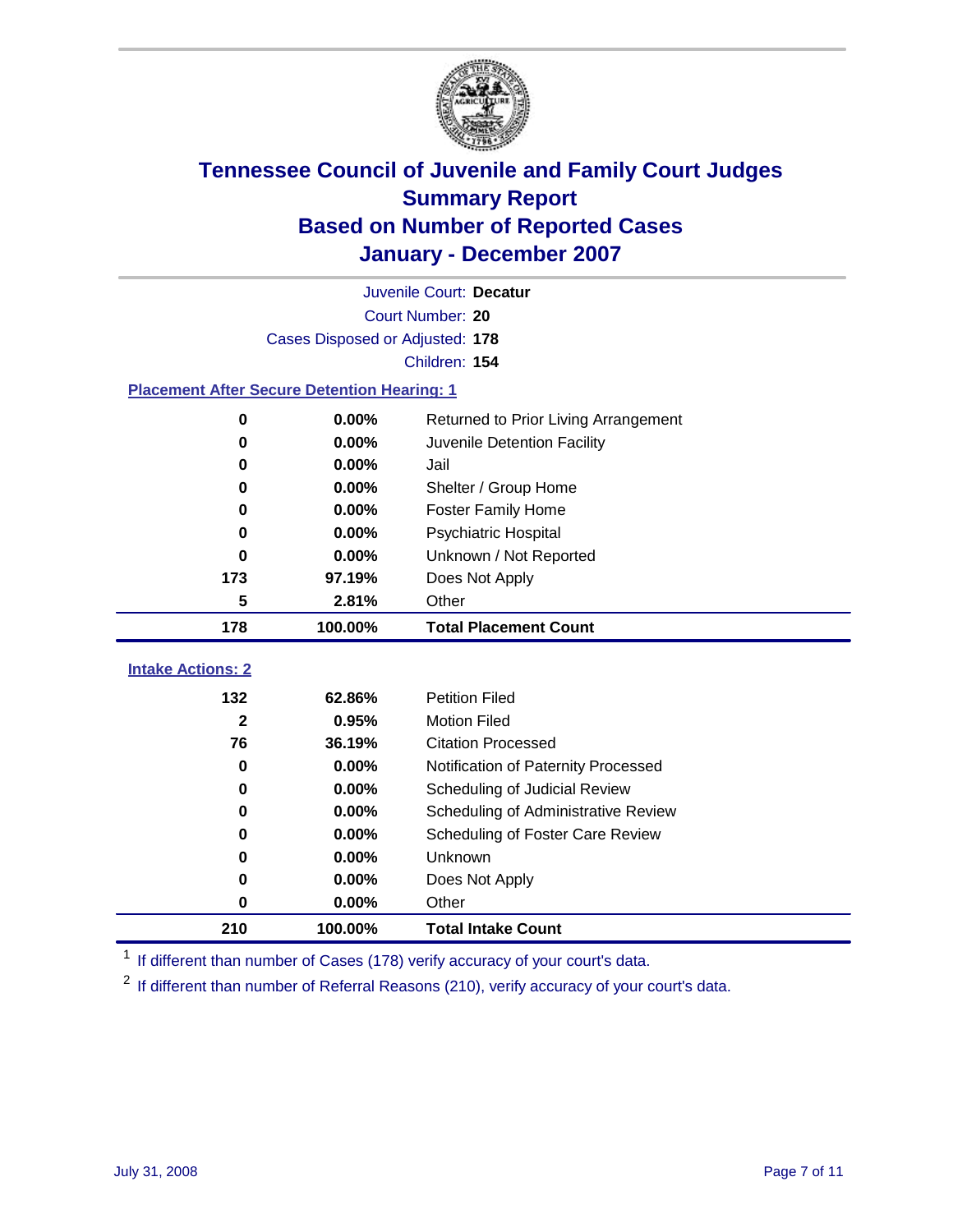

Court Number: **20** Juvenile Court: **Decatur** Cases Disposed or Adjusted: **178** Children: **154**

#### **Last Grade Completed by Child: 1**

| 154          | 100.00% | <b>Total Child Count</b> |
|--------------|---------|--------------------------|
| $\bf{0}$     | 0.00%   | Other                    |
| 81           | 52.60%  | Unknown                  |
| 0            | 0.00%   | Never Attended School    |
| 0            | 0.00%   | Graduated                |
| $\mathbf{2}$ | 1.30%   | <b>GED</b>               |
| $\bf{0}$     | 0.00%   | Non-Graded Special Ed    |
| 1            | 0.65%   | 12th Grade               |
| 14           | 9.09%   | 11th Grade               |
| 10           | 6.49%   | 10th Grade               |
| 11           | 7.14%   | 9th Grade                |
| 7            | 4.55%   | 8th Grade                |
| 3            | 1.95%   | 7th Grade                |
| 4            | 2.60%   | 6th Grade                |
| $\bf{0}$     | 0.00%   | 5th Grade                |
| 1            | 0.65%   | 4th Grade                |
| 1            | 0.65%   | 3rd Grade                |
| 4            | 2.60%   | 2nd Grade                |
| 0            | 0.00%   | 1st Grade                |
| 1            | 0.65%   | Kindergarten             |
| $\bf{0}$     | 0.00%   | Preschool                |
| 14           | 9.09%   | Too Young for School     |

### **Enrolled in Special Education: 1**

<sup>1</sup> One child could be counted in multiple categories, verify accuracy of your court's data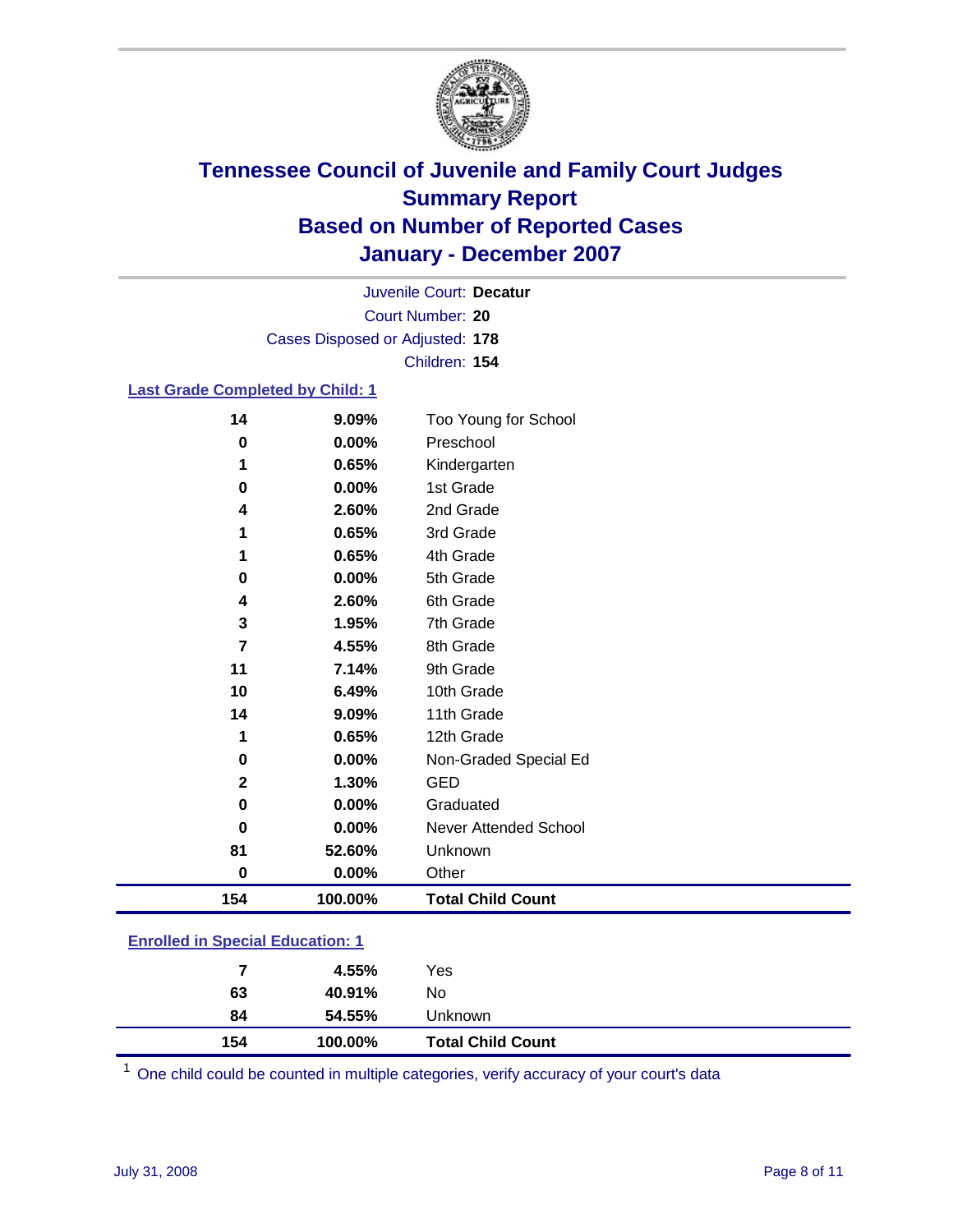

|                              |                                 | Juvenile Court: Decatur   |
|------------------------------|---------------------------------|---------------------------|
|                              |                                 | Court Number: 20          |
|                              | Cases Disposed or Adjusted: 178 |                           |
|                              |                                 | Children: 154             |
| <b>Action Executed By: 1</b> |                                 |                           |
| 210                          | 100.00%                         | Judge                     |
| 0                            | $0.00\%$                        | Referee                   |
| 0                            | $0.00\%$                        | <b>YSO</b>                |
| 0                            | $0.00\%$                        | Other                     |
| 0                            | 0.00%                           | Unknown / Not Reported    |
| 210                          | 100.00%                         | <b>Total Action Count</b> |

### **Formal / Informal Actions: 1**

| 48           | 22.86%   | Dismissed                                        |
|--------------|----------|--------------------------------------------------|
| 34           | 16.19%   | Retired / Nolle Prosequi                         |
| 52           | 24.76%   | <b>Complaint Substantiated Delinquent</b>        |
| 13           | 6.19%    | <b>Complaint Substantiated Status Offender</b>   |
| 24           | 11.43%   | <b>Complaint Substantiated Dependent/Neglect</b> |
| 0            | $0.00\%$ | <b>Complaint Substantiated Abused</b>            |
| 1            | 0.48%    | <b>Complaint Substantiated Mentally III</b>      |
| 0            | $0.00\%$ | Informal Adjustment                              |
| 1            | 0.48%    | <b>Pretrial Diversion</b>                        |
| 0            | 0.00%    | <b>Transfer to Adult Court Hearing</b>           |
| 0            | $0.00\%$ | Charges Cleared by Transfer to Adult Court       |
| $\mathbf{2}$ | 0.95%    | Special Proceeding                               |
| 1            | 0.48%    | <b>Review Concluded</b>                          |
| $\mathbf{2}$ | 0.95%    | Case Held Open                                   |
| 32           | 15.24%   | Other                                            |
| 0            | 0.00%    | Unknown / Not Reported                           |
| 210          | 100.00%  | <b>Total Action Count</b>                        |

<sup>1</sup> If different than number of Referral Reasons (210), verify accuracy of your court's data.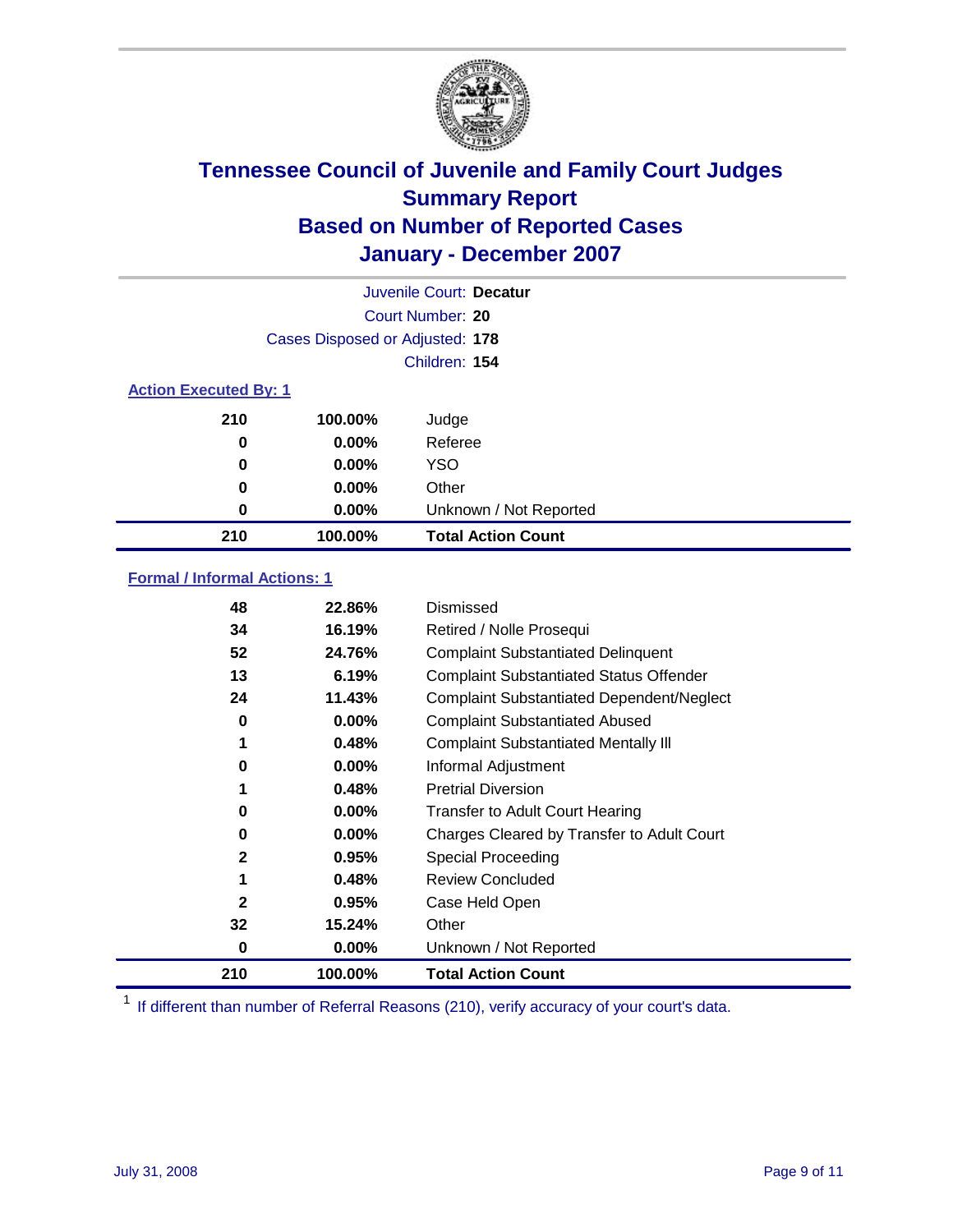

|                       |                                 | Juvenile Court: Decatur                               |
|-----------------------|---------------------------------|-------------------------------------------------------|
|                       |                                 | Court Number: 20                                      |
|                       | Cases Disposed or Adjusted: 178 |                                                       |
|                       |                                 | Children: 154                                         |
| <b>Case Outcomes:</b> |                                 | There can be multiple outcomes for one child or case. |
| 33                    | 13.25%                          | <b>Case Dismissed</b>                                 |
| 32                    | 12.85%                          | Case Retired or Nolle Prosequi                        |
| 0                     | 0.00%                           | Warned / Counseled                                    |
| 3                     | 1.20%                           | Held Open For Review                                  |
| 16                    | 6.43%                           | Supervision / Probation to Juvenile Court             |
| 0                     | 0.00%                           | <b>Probation to Parents</b>                           |
| 5                     | 2.01%                           | Referral to Another Entity for Supervision / Service  |
| 1                     | 0.40%                           | Referred for Mental Health Counseling                 |
| 2                     | 0.80%                           | Referred for Alcohol and Drug Counseling              |
| 1                     | 0.40%                           | <b>Referred to Alternative School</b>                 |
| 0                     | 0.00%                           | Referred to Private Child Agency                      |
| 8                     | 3.21%                           | Referred to Defensive Driving School                  |
| 0                     | 0.00%                           | Referred to Alcohol Safety School                     |
| 2                     | 0.80%                           | Referred to Juvenile Court Education-Based Program    |
| 1                     | 0.40%                           | Driver's License Held Informally                      |
| 0                     | 0.00%                           | <b>Voluntary Placement with DMHMR</b>                 |
| 0                     | 0.00%                           | <b>Private Mental Health Placement</b>                |
| 0                     | 0.00%                           | <b>Private MR Placement</b>                           |
| 0                     | 0.00%                           | Placement with City/County Agency/Facility            |
| 0                     | 0.00%                           | Placement with Relative / Other Individual            |
| 45                    | 18.07%                          | Fine                                                  |
| 31                    | 12.45%                          | <b>Public Service</b>                                 |
| 1                     | 0.40%                           | Restitution                                           |
| 0                     | 0.00%                           | <b>Runaway Returned</b>                               |
| 2                     | 0.80%                           | No Contact Order                                      |
| 0                     | 0.00%                           | Injunction Other than No Contact Order                |
| 1                     | 0.40%                           | <b>House Arrest</b>                                   |
| 0                     | 0.00%                           | <b>Court Defined Curfew</b>                           |
| 0                     | 0.00%                           | Dismissed from Informal Adjustment                    |
| 0                     | 0.00%                           | <b>Dismissed from Pretrial Diversion</b>              |
| 0                     | 0.00%                           | Released from Probation                               |
| 0                     | 0.00%                           | <b>Transferred to Adult Court</b>                     |
| 0                     | $0.00\%$                        | <b>DMHMR Involuntary Commitment</b>                   |